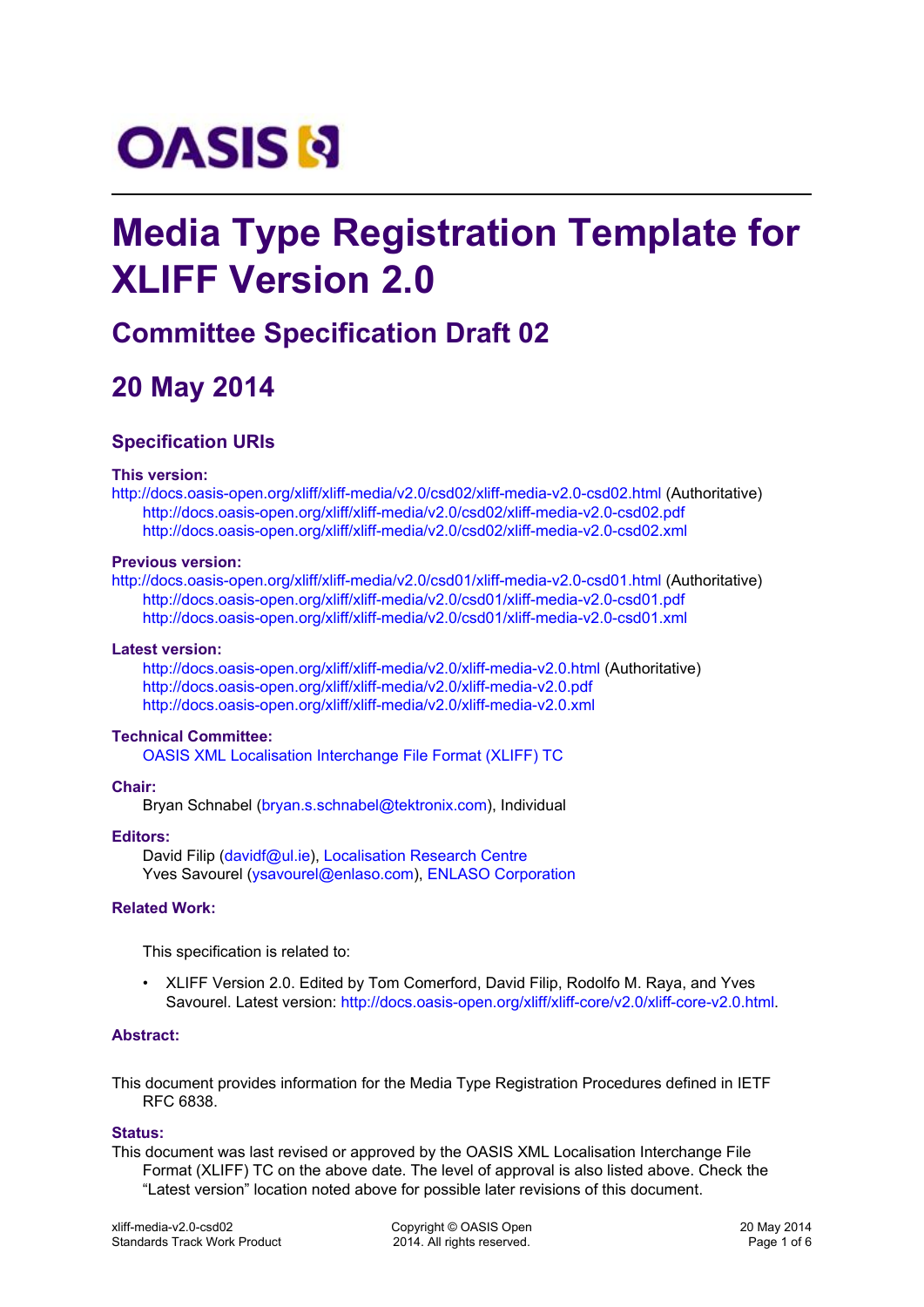Technical Committee members should send comments on this specification to the Technical Committee's email list. Others should send comments to the Technical Committee by using the ["Send A Comment](https://www.oasis-open.org/committees/comments/index.php?wg_abbrev=xliff)" button on the Technical Committee's web page at [https://www.oasis](https://www.oasis-open.org/committees/xliff/)[open.org/committees/xliff/.](https://www.oasis-open.org/committees/xliff/)

For information on whether any patents have been disclosed that may be essential to implementing this specification, and any offers of patent licensing terms, please refer to the Intellectual Property Rights section of the Technical Committee web page [\(https://www.oasis](https://www.oasis-open.org/committees/xliff/ipr.php)[open.org/committees/xliff/ipr.php](https://www.oasis-open.org/committees/xliff/ipr.php)).

#### **Citation format:**

When referencing this specification the following citation format should be used:

[XLIFF-media-v2.0]

Media Type Registration Template for XLIFF Version 2.0. Edited by David Filip and Yves Savourel. 20 May 2014. OASIS Committee Specification Draft 02. [http://docs.oasis-open.org/xliff/](http://docs.oasis-open.org/xliff/xliff-media/v2.0/csd02/xliff-media-v2.0-csd02.html) [xliff-media/v2.0/csd02/xliff-media-v2.0-csd02.html.](http://docs.oasis-open.org/xliff/xliff-media/v2.0/csd02/xliff-media-v2.0-csd02.html) The latest version: [http://docs.oasis-open.org/](http://docs.oasis-open.org/xliff/xliff-media/v2.0/xliff-media-v2.0.html) [xliff/xliff-media/v2.0/xliff-media-v2.0.html](http://docs.oasis-open.org/xliff/xliff-media/v2.0/xliff-media-v2.0.html).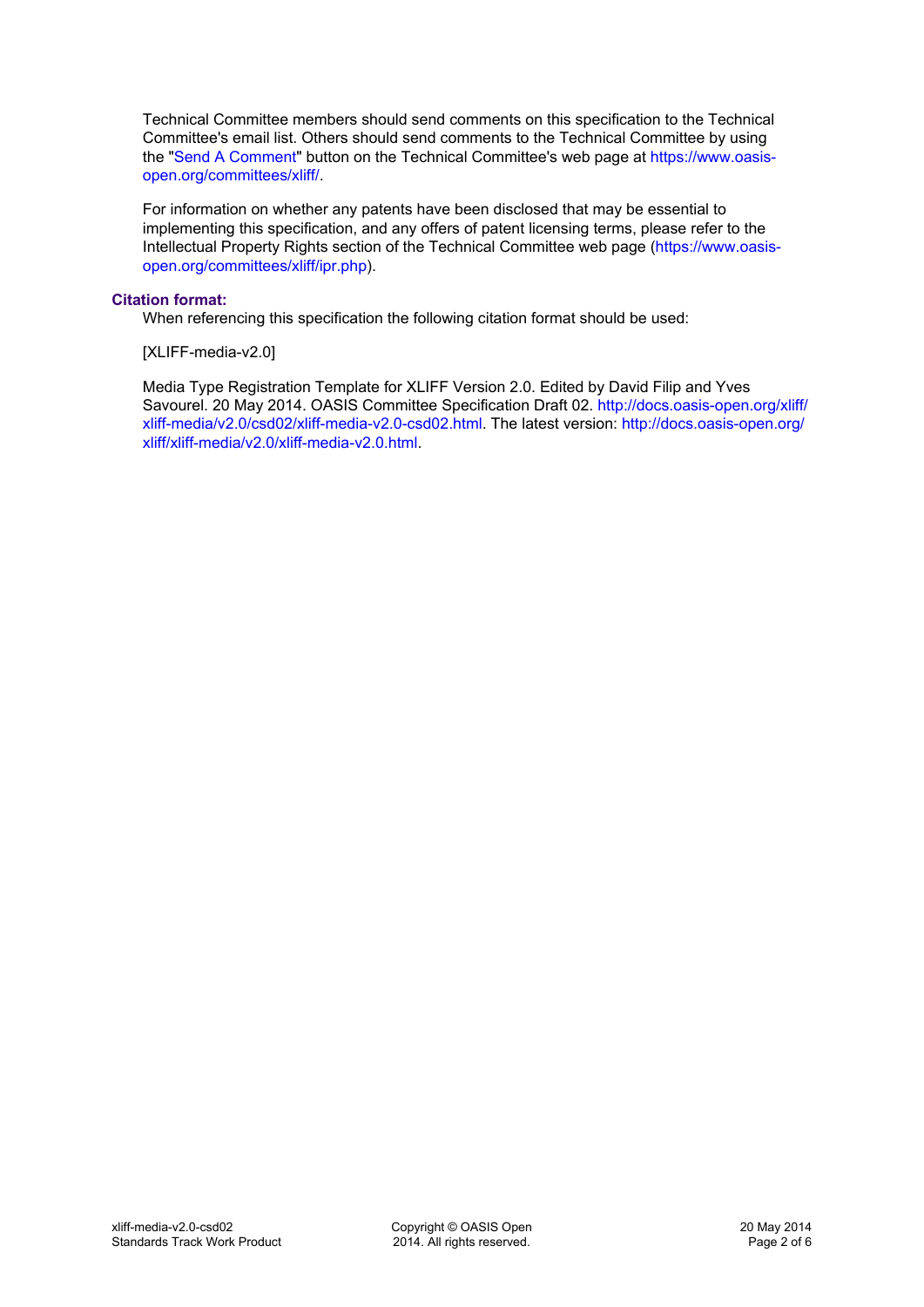## **Notices**

Copyright © OASIS Open 2014. All Rights Reserved.

All capitalized terms in the following text have the meanings assigned to them in the OASIS Intellectual Property Rights Policy (the "OASIS IPR Policy"). The full [Policy](https://www.oasis-open.org/policies-guidelines/ipr) may be found at the OASIS website.

This document and translations of it may be copied and furnished to others, and derivative works that comment on or otherwise explain it or assist in its implementation may be prepared, copied, published, and distributed, in whole or in part, without restriction of any kind, provided that the above copyright notice and this section are included on all such copies and derivative works. However, this document itself may not be modified in any way, including by removing the copyright notice or references to OASIS, except as needed for the purpose of developing any document or deliverable produced by an OASIS Technical Committee (in which case the rules applicable to copyrights, as set forth in the OASIS IPR Policy, must be followed) or as required to translate it into languages other than English.

The limited permissions granted above are perpetual and will not be revoked by OASIS or its successors or assigns.

This document and the information contained herein is provided on an "AS IS" basis and OASIS DISCLAIMS ALL WARRANTIES, EXPRESS OR IMPLIED, INCLUDING BUT NOT LIMITED TO ANY WARRANTY THAT THE USE OF THE INFORMATION HEREIN WILL NOT INFRINGE ANY OWNERSHIP RIGHTS OR ANY IMPLIED WARRANTIES OF MERCHANTABILITY OR FITNESS FOR A PARTICULAR PURPOSE.

OASIS requests that any OASIS Party or any other party that believes it has patent claims that would necessarily be infringed by implementations of this OASIS Committee Specification or OASIS Standard, to notify OASIS TC Administrator and provide an indication of its willingness to grant patent licenses to such patent claims in a manner consistent with the IPR Mode of the OASIS Technical Committee that produced this specification.

OASIS invites any party to contact the OASIS TC Administrator if it is aware of a claim of ownership of any patent claims that would necessarily be infringed by implementations of this specification by a patent holder that is not willing to provide a license to such patent claims in a manner consistent with the IPR Mode of the OASIS Technical Committee that produced this specification. OASIS may include such claims on its website, but disclaims any obligation to do so.

OASIS takes no position regarding the validity or scope of any intellectual property or other rights that might be claimed to pertain to the implementation or use of the technology described in this document or the extent to which any license under such rights might or might not be available; neither does it represent that it has made any effort to identify any such rights. Information on OASIS' procedures with respect to rights in any document or deliverable produced by an OASIS Technical Committee can be found on the OASIS website. Copies of claims of rights made available for publication and any assurances of licenses to be made available, or the result of an attempt made to obtain a general license or permission for the use of such proprietary rights by implementers or users of this OASIS Committee Specification or OASIS Standard, can be obtained from the OASIS TC Administrator. OASIS makes no representation that any information or list of intellectual property rights will at any time be complete, or that any claims in such list are, in fact, Essential Claims.

The name "OASIS" is a trademark of [OASIS,](https://www.oasis-open.org) the owner and developer of this specification, and should be used only to refer to the organization and its official outputs. OASIS welcomes reference to, and implementation and use of, specifications, while reserving the right to enforce its marks against misleading uses. Please see<https://www.oasis-open.org/policies-guidelines/trademark> for above guidance.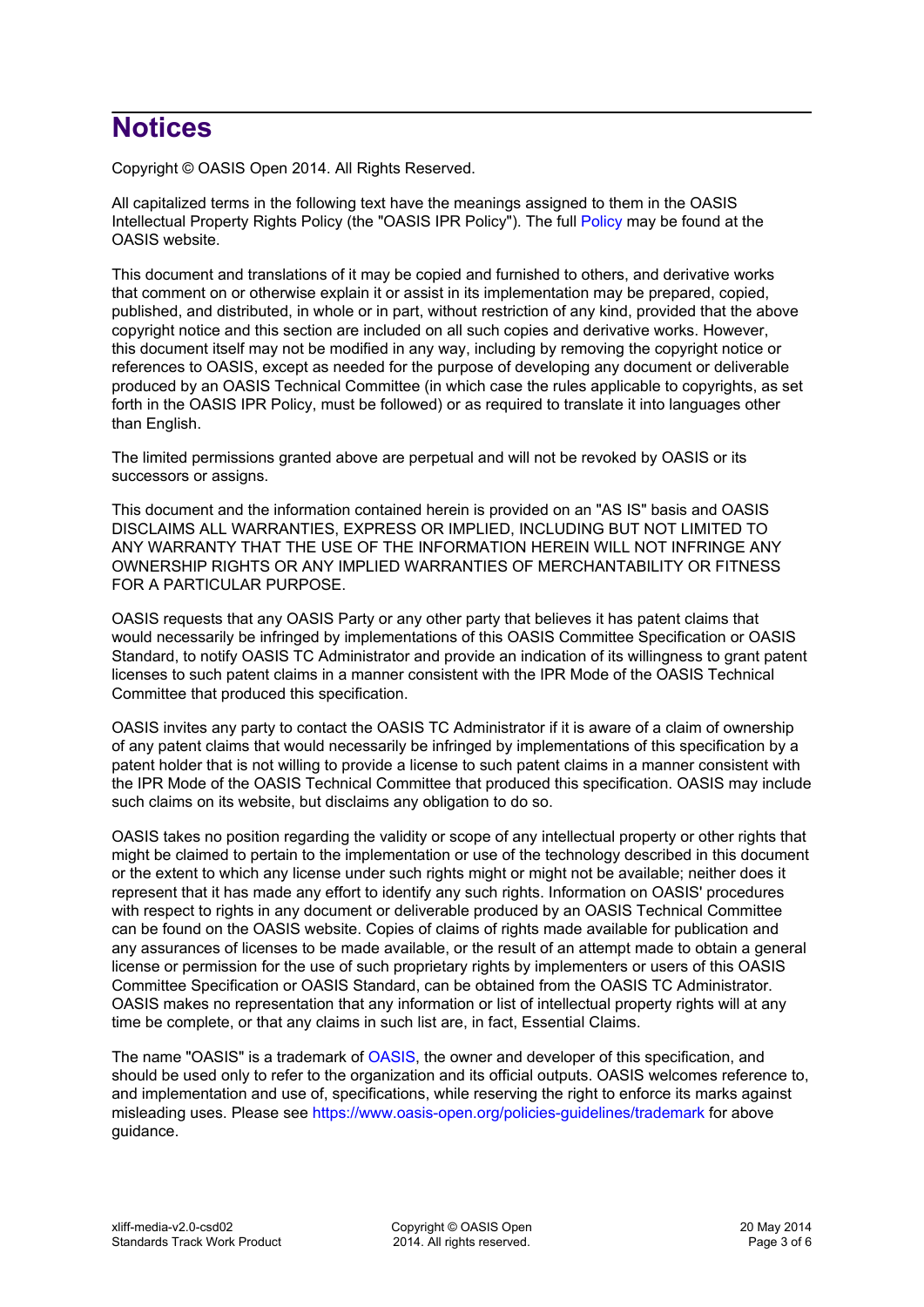# **Table of Contents**

|--|--|--|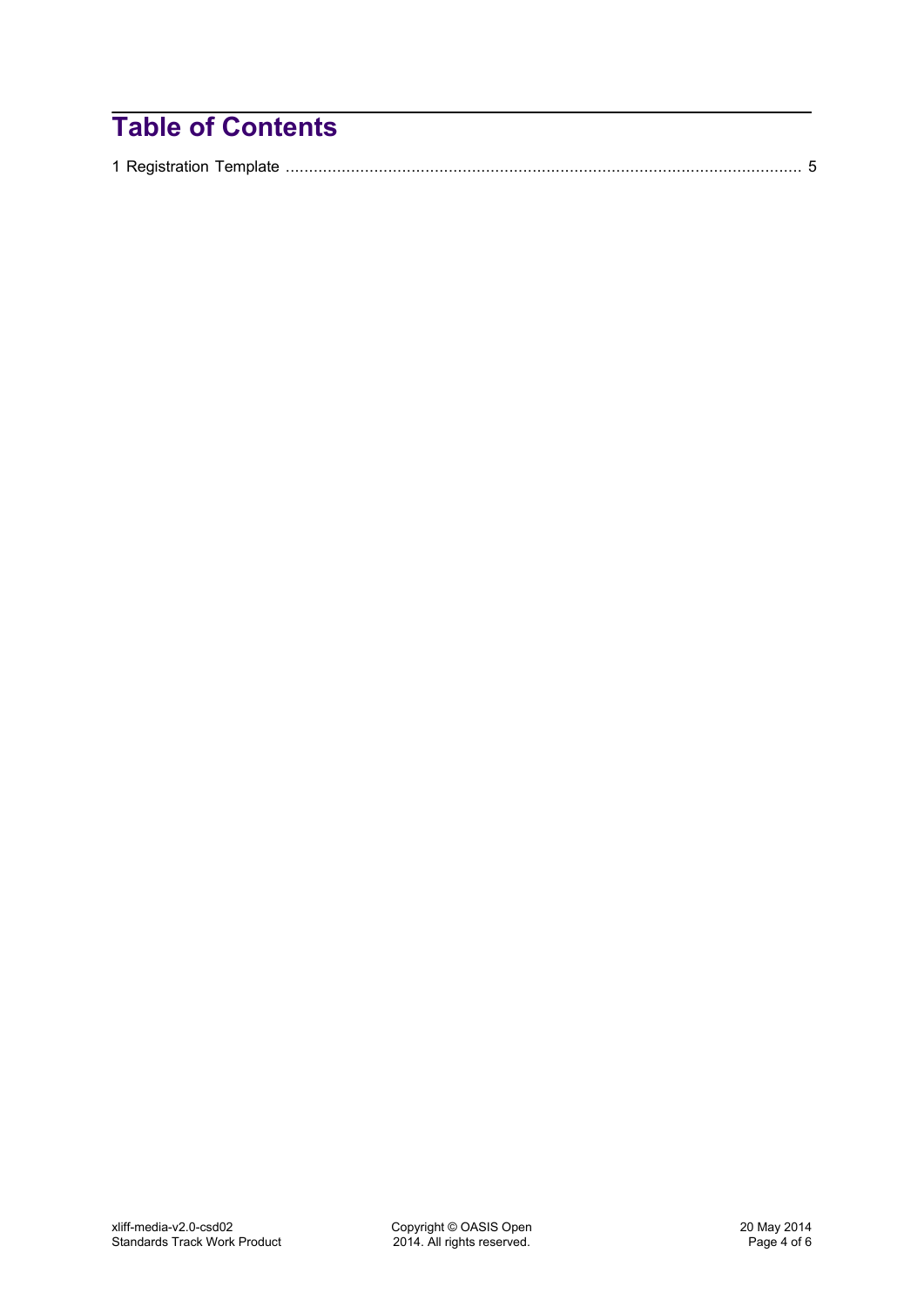# <span id="page-4-0"></span>**1 Registration Template**

- Type name: application
- Subtype name: xliff+xml
- Required parameters: N/A
- Optional parameters: N/A
- Encoding considerations:

Same as encoding considerations of application/xml as specified in RFC 3023

Security considerations:

All of the security considerations described in RFC 3023

• Interoperability considerations:

Same as interoperability considerations described in RFC 3023

Also, interoperability requirements are specified throughout the specification and summarized in its Conformance section.

Published specification:

XLIFF Version 2.0 (CSD03) [http://docs.oasis-open.org/xliff/xliff-core/v2.0/cos01/xliff-core-v2.0](http://docs.oasis-open.org/xliff/xliff-core/v2.0/cos01/xliff-core-v2.0-cos01.html) [cos01.html](http://docs.oasis-open.org/xliff/xliff-core/v2.0/cos01/xliff-core-v2.0-cos01.html)

• Applications that use this media type:

XLIFF conformant applications, according to the Conformance Section of the specification

• Fragment identifier considerations:

Generic XML processors won't be able to resolve XLIFF fragment identifiers, as the fragment identification syntax is specific for XLIFF and has been defined in its Fragment Identification section as of csd03/csprd03 of Version 2.0.

- Intended usage: COMMON
- Restrictions on usage: N/A
- Author:

OASIS XML Localisation Interchange File Format (XLIFF) TC Editors: Tom Comerford, <tom@supratext.com>; David Filip, <David.Filip@ul.ie>; Yves Savourel, <ysavourel@enlaso.com>

Change controller:

OASIS XML Localisation Interchange File Format (XLIFF) TC [https://www.oasis-open.org/](https://www.oasis-open.org/committees/xliff/) [committees/xliff/](https://www.oasis-open.org/committees/xliff/)

Bryan Schnabel, <bryan.s.schnabel@tektronix.com>, Chair

Tom Comerford, <tom@supratext.com>, Secretary

David Filip, <David.Filip@ul.ie>, Secretary